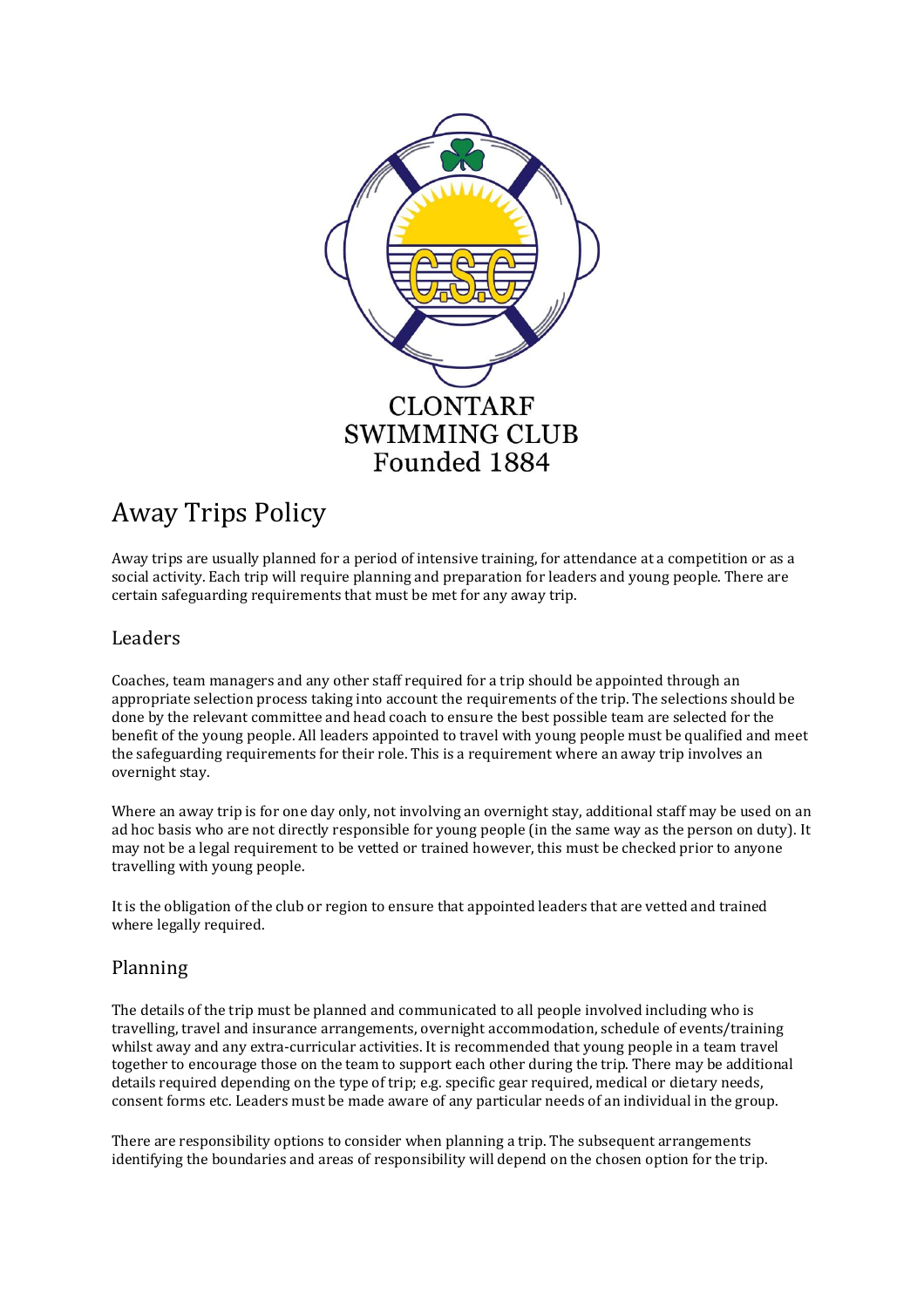- 1. Swim Ireland, region or club responsibility whereby all the arrangements for the trip are made by Swim Ireland, the region or club. The parent's responsibility will be to ensure that their child is dropped off at the beginning of the trip and collected on time at the end. This is often a preferred choice that allows a team spirit to develop fostering an open, honest and inclusive team atmosphere
- 2. Parent responsibility parents are solely responsible for their own children, and this would include, travelling, accommodation, meals etc. In this case the activities on the trip need to be clearly defined to ensure young people can be dropped off and collected at the right time
- 3. Parent and club responsibility a combination of club and parent responsibilities, making sure the boundaries and responsibilities are clear. This often is a good choice where costs are difficult to meet travelling as a group and parents help alleviate this, e.g. travelling to a competition where parents will be going anyway.

# **Travelling**

The travelling arrangements must meet all legal requirements for the country or countries in which the travel takes place. It is the responsibility of the club or region planning the trip to ensure all road traffic laws are met and obeyed. If any travel is the responsibility of a parent, then this must be clear in the pretrip planning, identifying when and where responsibility starts and ends. Group travel details must be provided to all those on the trip and to the parents of young people to make sure drop-off and collections times are clear.

## Consent

Each young person must have parental consent to attend the trip. The consents required should include the travel undertaken, filming and photography and medical in cases of emergency. There may be specific consents required depending on the country visited or the type of travel planned. These should be checked well in advance of the trip. All young people must provide an emergency contact number for a parent contactable for the duration of the trip and details of their next of kin.

## Being away from home

An away trip with a sports team is often a young person's first opportunity to travel away from home on their own. The meticulous planning of such trips can ensure that this experience is a great memory for a young person. Where a parent has a query or there is a specific requirement for a young person being away from home, they should discuss this with the appointed lead team manager or head coach well in advance of the trip. It may be necessary to make alternative arrangements. The organisers will consider any specific need however, it may not be possible within the scope of the trip/activity for every request to be accommodated.

If an athlete has a concern whilst away, they must know who they can talk to; this may be another member of the team, team manager, coach or making contact with a parent or friend.

## General guidance for away trips

- 1. There must be clear and fair criteria for selection of young people for an away trip this may be determined by qualifications for a competition or a set selection policy for a training or skills camp.
- 2. The reason for the trip should be clear and everyone informed of the purpose.
- 3. All staff and athletes involved are subject to Swim Ireland guidance and rules including codes of conduct and disciplinary processes.
- 4. A club or region require a Swim Ireland International Permit for travelling abroad.
- 5. Team staff should be aware, if the trip involves travelling to a different country, there may be different legal requirements. Any offence occurring in a different jurisdiction is usually subject to the laws of that country.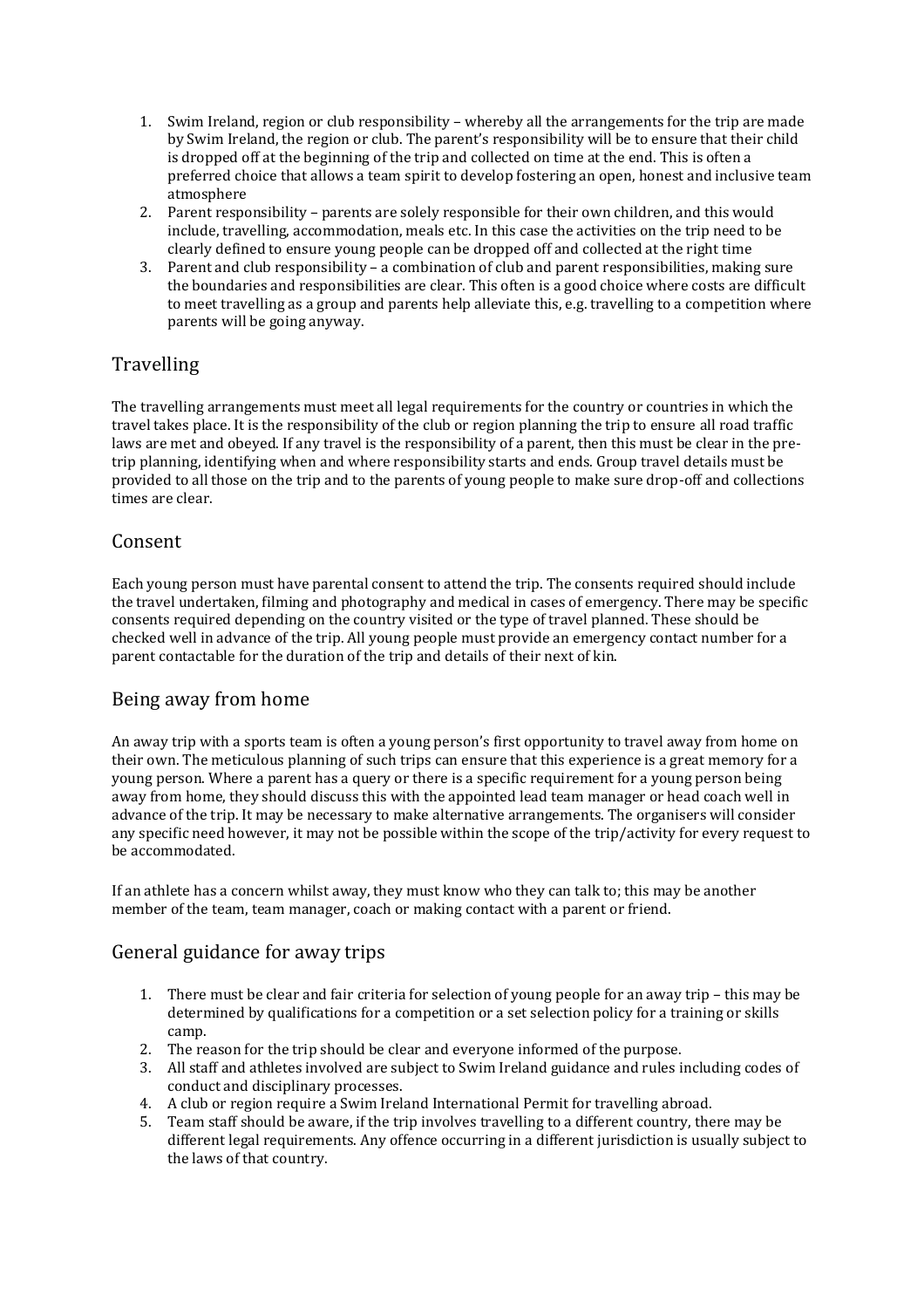- 6. Any athlete or staff member becoming ill on the trip may require medical attention; the parent of a young person must be informed. If necessary, the individual may be required to return home. Where an athlete is ill it is recommended that a staff member of the same gender remains with them. If a parent who is not appointed as a leader for the trip decides to travel to the same location at the same time, they should respect any boundaries set by organisers as their presence may be disruptive to the purpose of the trip. Where a parent has specific concerns regarding their child, these should be discussed in advance with the lead team manager or head coach appointed for the trip.
- 7. There should be an adult leader of each gender for a mixed gender group of young people with a recommended ratio of adults to children under 12 of 1:8 or a recommended ratio of adults to children over 12 of 1:10 as minimum.
- 8. Rooming guidance should be followed:
	- o A leader may not share a room with an athlete
	- o Athletes of the same gender should be roomed together
	- o Athletes of similar ages should be roomed together, where possible
	- o Athletes should preferably share rooms; if an athlete must be in a single room due to the make of numbers and genders this must be discussed with the parent and athlete and agreed well in advance of the trip.
	- o Where all athletes are roomed in single rooms this must be clear to everyone in advance to allow for athletes or parents to raise any concern. It is preferable for leaders and athletes to be accommodated on one floor; where this is not possible athletes must know how to contact the leaders.
- 9. Athletes should not have access to unsuitable programmes e.g. on the TV or their devices
- 10. Use of any chargeable facilities in a room must be agreed beforehand
- 11. Substance misuse and the use of alcohol and tobacco products are forbidden whilst on a trip.
- 12. It should be clear who is responsible for additional costs incurred during the trip e.g. if an individual
- 13. is required to return home etc.

### Team Managers and Coaches

The roles of team managers and coaches must be agreed and sent to all involved prior to the trip being taken. The team manager is responsible for the well-being and safety of young people whilst away and must work together with the appointed coaches. The coach is responsible for the technical input and will set out the programme of activities for training, competition or practice and should be clear on the expectations for the team. The team staff should work together to ensure adequate nutrition, rest and down time is provided.

Considerations for team staff to agree: Communication of travel arrangements and the programme for the trip Point of responsibility for the trip i.e. starting and end points to be clear for parents Schedule for training/activities/competition Briefing/debrief meetings Periods of 'on duty' and 'off duty' for long trips to enable staff to have downtime Supervision for training sessions Dealing with incidents according to the complaints and disciplinary procedures Final report on the trip All incidents must be recorded, and where a young person is involved their parents informed as soon as practicable.

### Returning home

The team staff should compile a report on the trip including any success and achievements. Issues involving the team should be noted and any follow up required should be immediately actioned i.e. reporting to the complaints and disciplinary committee. Issues involving the trip e.g. travel, facilities etc should be noted for future planning. The report is confidential and should be shared on a need to know basis.